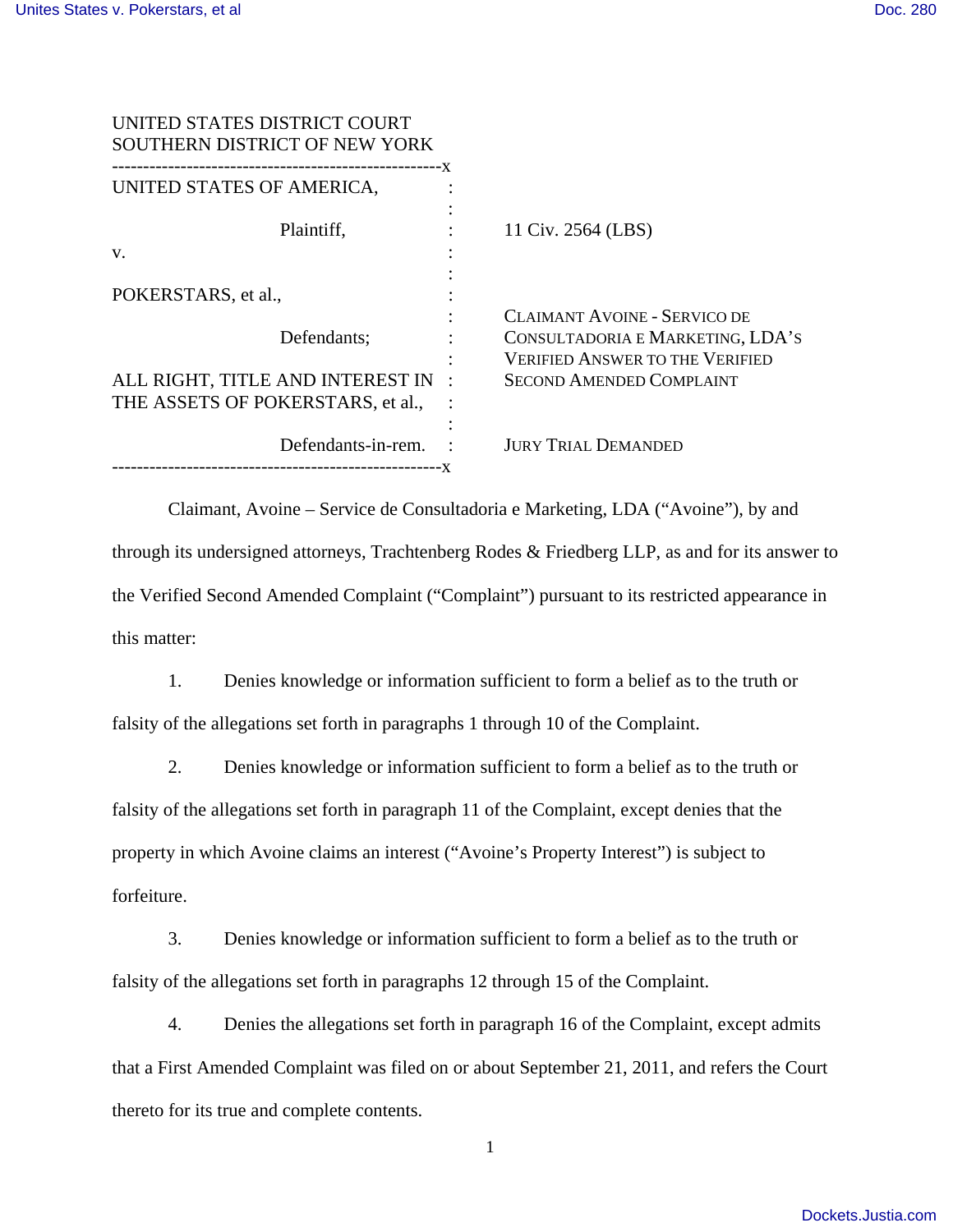5. Denies knowledge or information sufficient to form a belief as to the truth or falsity of the allegations set forth in paragraphs 17 through 20 of the Complaint.

6. Denies that any response to paragraphs 21 through 23 of the Complaint is required insofar as those paragraphs set forth conclusions of law, and otherwise denies knowledge or information sufficient to form a belief as to the truth or falsity of the allegations set forth in those paragraphs.

7. Denies knowledge or information sufficient to form a belief as to the truth or falsity of the allegations set forth in paragraphs 21 through 30 of the Complaint.

8. Denies knowledge or information sufficient to form a belief as to the truth or falsity of the allegations set forth in paragraph 31 of the Complaint, except admits upon information and belief that, in or about 2007, the assets of SGS (BVI) Inc. ("SGS") – which then included, without limitation, all of the computer hardware and software and other intellectual property associated with the operation of the Absolute Poker online poker business, along with all of the equity in certain SGS subsidiaries, to wit Panora Tech Belize, Inc. ("Panora"), Fiducia Exchange Ltd. ("Fiducia") and Momentum Technologies Inc. ("Momentum") (the "Absolute Poker Assets") – were assigned to Avoine.

9. Denies knowledge or information sufficient to form a belief as to the truth or falsity of the allegations set forth in paragraphs 32 through 83 of the Complaint.

10. Denies knowledge or information sufficient to form a belief as to the truth or falsity of the allegations set forth in paragraphs 84 through 91 of the Complaint, except admit that Avoine's Property Interest includes an interest in some or all of the computer hardware and software, and other intellectual property, referred to in those paragraphs, including the domain name www.absolutepoker.com.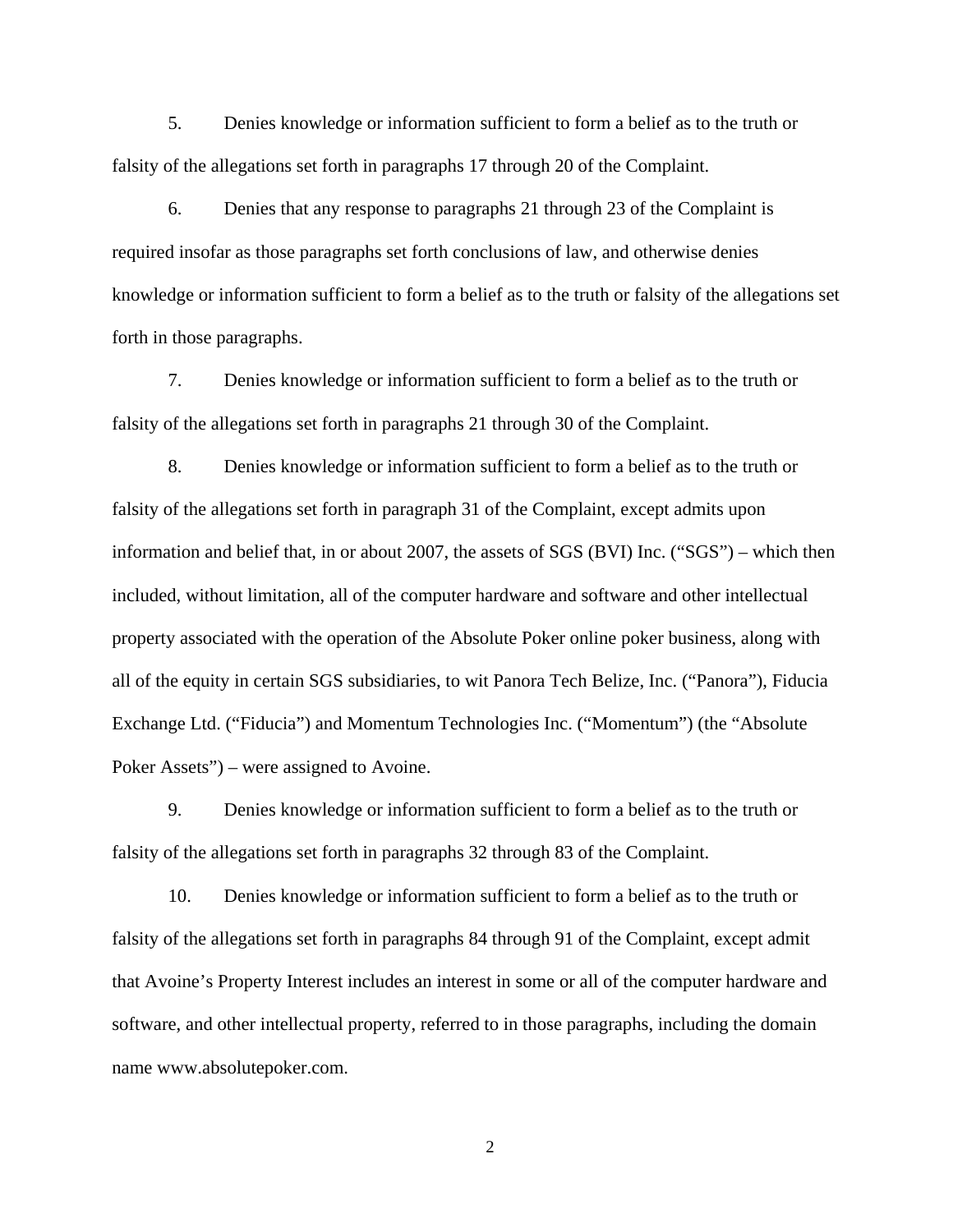11. Denies knowledge or information sufficient to form a belief as to the truth or falsity of the allegations set forth in paragraphs 85 through 218 of the Complaint.

12. In response to paragraph 219 of the Complaint, repeats and realleges its responses to paragraphs 1 through 218 of the Complaint as if set forth verbatim herein.

13. Denies that any response to paragraphs 220 through 223 of the Complaint is required insofar as those paragraphs set forth conclusions of law, and otherwise denies knowledge or information sufficient to form a belief as to the truth or falsity of the allegations set forth in those paragraphs.

14. Denies knowledge or information sufficient to form a belief as to the truth or falsity of the allegations set forth in paragraphs 224 and 225 of the Complaint, except denies that Avoine's Property Interest is subject to forfeiture.

15. In response to paragraph 226 of the Complaint, repeats and realleges its responses to paragraphs 1 through 218 of the Complaint as if set forth verbatim herein.

16. Denies that any response to paragraphs 227 through 230 of the Complaint is required insofar as those paragraphs set forth conclusions of law, and otherwise denies knowledge or information sufficient to form a belief as to the truth or falsity of the allegations set forth in those paragraphs.

17. Denies knowledge or information sufficient to form a belief as to the truth or falsity of the allegations set forth in paragraph 231 of the Complaint.

18. Denies knowledge or information sufficient to form a belief as to the truth or falsity of the allegations set forth in paragraph 232 of the Complaint, except denies that Avoine's Property Interest is subject to forfeiture.

19. In response to paragraph 233 of the Complaint, repeats and realleges its responses to paragraphs 1 through 218 of the Complaint as if set forth verbatim herein.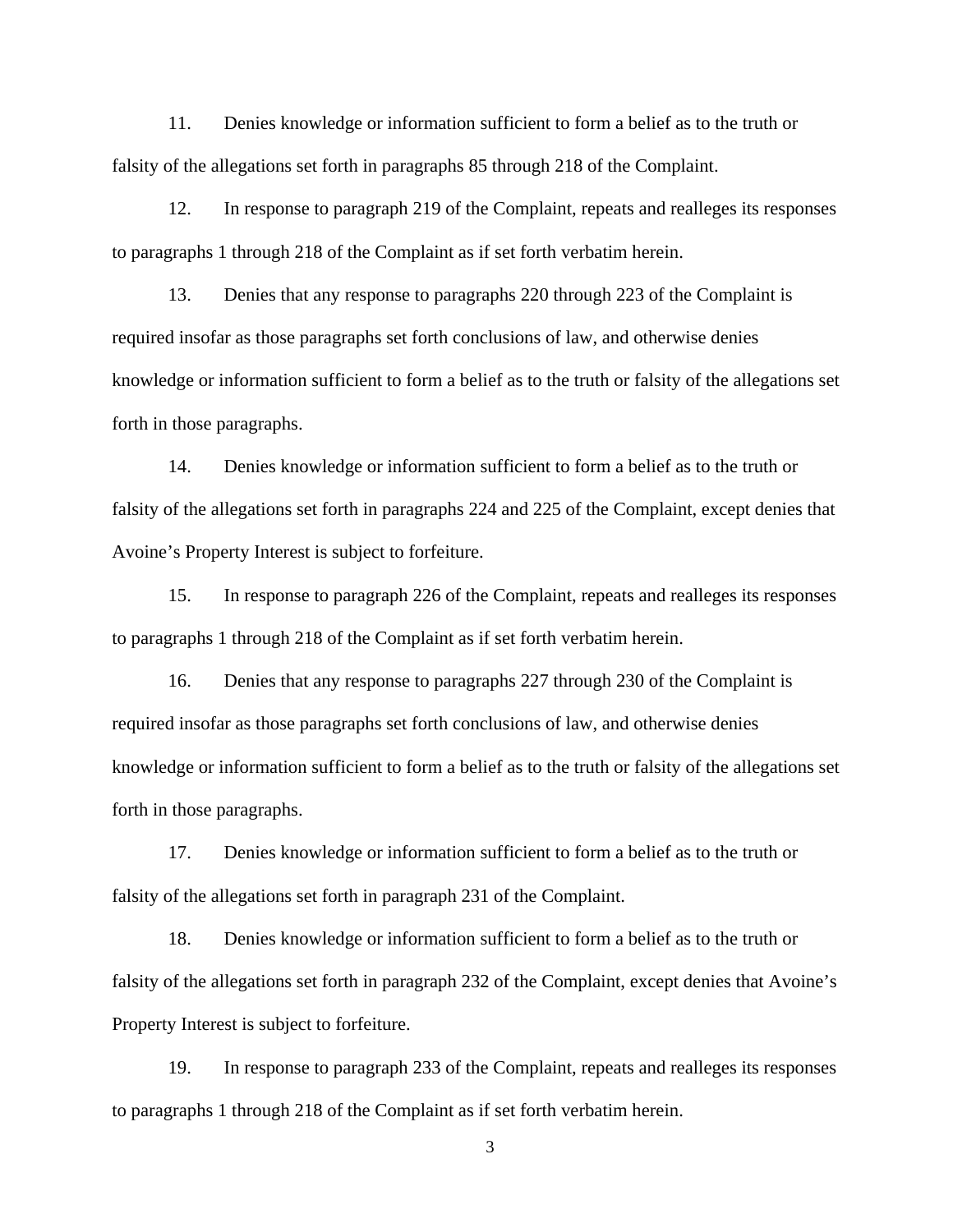20. Denies that any response to paragraphs 234 through 238 of the Complaint is required insofar as those paragraphs set forth conclusions of law, and otherwise denies knowledge or information sufficient to form a belief as to the truth or falsity of the allegations set forth in those paragraphs.

21. Denies knowledge or information sufficient to form a belief as to the truth or falsity of the allegations set forth in paragraph 239 of the Complaint.

22. Denies knowledge or information sufficient to form a belief as to the truth or falsity of the allegations set forth in paragraph 240 of the Complaint, except denies that Avoine's Property Interest is subject to forfeiture.

23. In response to paragraph 241 of the Complaint, repeats and realleges its responses to paragraphs 1 through 218 of the Complaint as if set forth verbatim herein.

24. Denies that any response to paragraphs 242 through 245 of the Complaint is required insofar as those paragraphs set forth conclusions of law, and otherwise denies knowledge or information sufficient to form a belief as to the truth or falsity of the allegations set forth in those paragraphs.

25. Denies knowledge or information sufficient to form a belief as to the truth or falsity of the allegations set forth in paragraphs 246 and 247 of the Complaint.

26. In response to paragraph 248 of the Complaint, repeats and realleges its responses to paragraphs 1 through 218 of the Complaint as if set forth verbatim herein.

27. Denies that any response to paragraphs 249 through 251 of the Complaint is required insofar as that paragraph sets forth conclusions of law, and otherwise denies knowledge or information sufficient to form a belief as to the truth or falsity of the allegations set forth in that paragraph.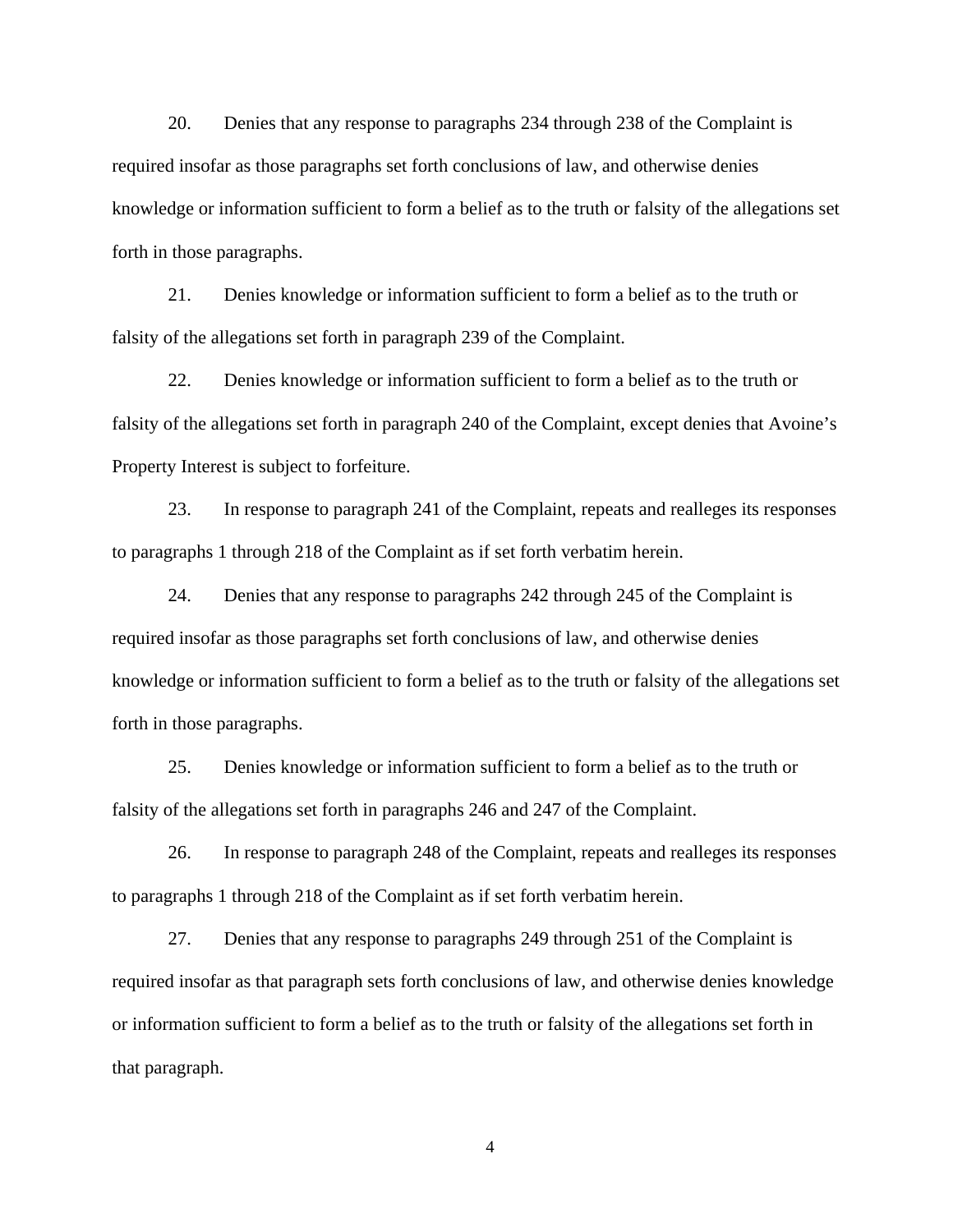28. Denies knowledge or information sufficient to form a belief as to the truth or falsity of the allegations set forth in paragraph 252 of the Complaint, except denies that Avoine's Property Interest is subject to forfeiture.

29. In response to paragraph 253 of the Complaint, repeats and realleges its responses to paragraphs 1 through 218 of the Complaint as if set forth verbatim herein.

30. Denies that any response to paragraphs 254 through 256 of the Complaint is required insofar as that paragraph sets forth conclusions of law, and otherwise denies knowledge or information sufficient to form a belief as to the truth or falsity of the allegations set forth in that paragraph.

31. Denies knowledge or information sufficient to form a belief as to the truth or falsity of the allegations set forth in paragraph 257 of the Complaint, except denies that Avoine's Property Interest is subject to forfeiture.

32. In response to paragraph 258 of the Complaint, repeats and realleges its responses to paragraphs 1 through 218 of the Complaint as if set forth verbatim herein.

33. Denies that any response to paragraphs 259 through 261 of the Complaint is required insofar as that paragraph sets forth conclusions of law, and otherwise denies knowledge or information sufficient to form a belief as to the truth or falsity of the allegations set forth in that paragraph.

34. Denies knowledge or information sufficient to form a belief as to the truth or falsity of the allegations set forth in paragraph 262 of the Complaint, except denies that Avoine's Property Interest is subject to forfeiture.

35. In response to paragraph 263 of the Complaint, repeats and realleges its responses to paragraphs 1 through 218 of the Complaint as if set forth verbatim herein.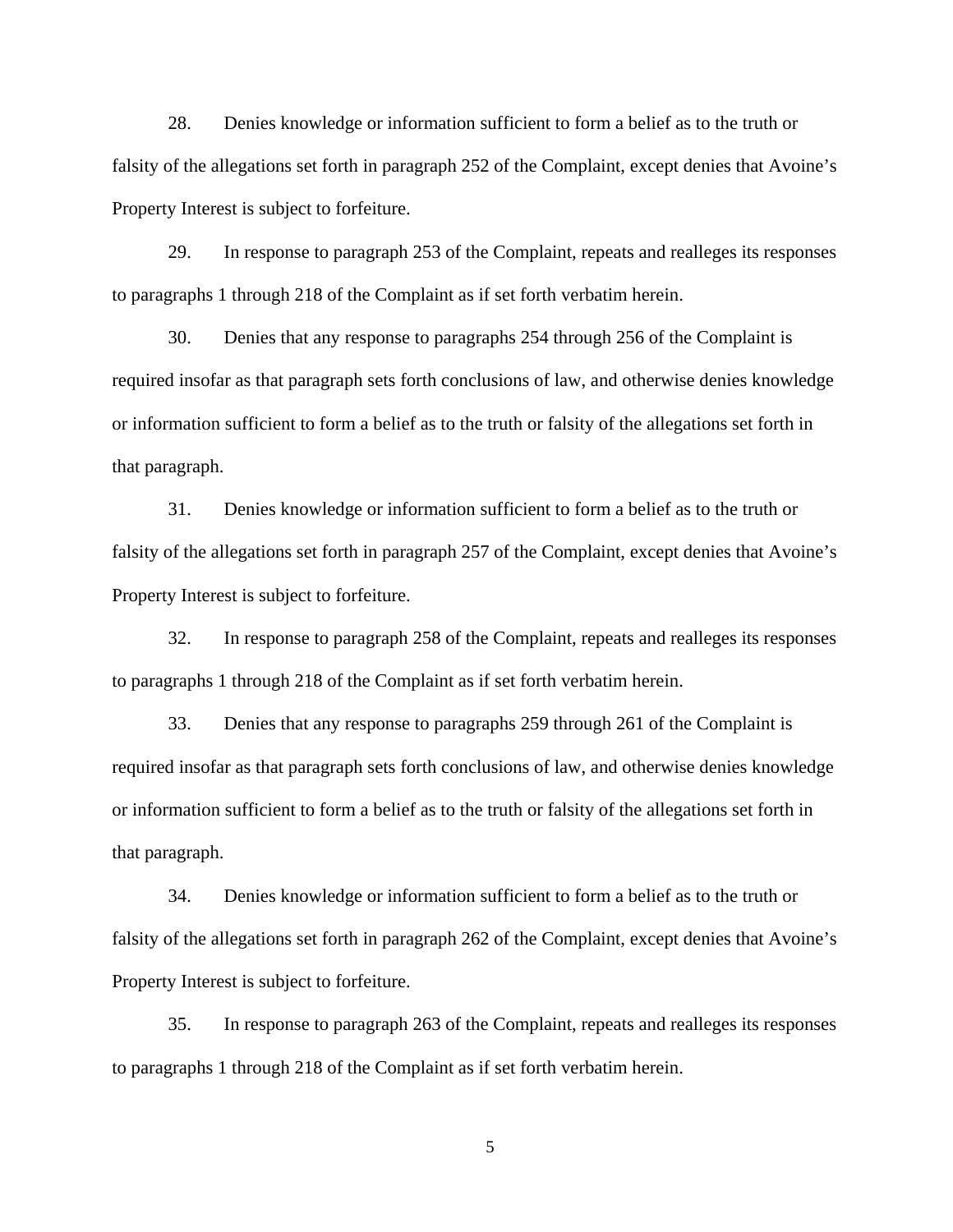36. Denies that any response to paragraphs 264 through 266 of the Complaint is required insofar as that paragraph sets forth conclusions of law, and otherwise denies knowledge or information sufficient to form a belief as to the truth or falsity of the allegations set forth in that paragraph.

37. Denies knowledge or information sufficient to form a belief as to the truth or falsity of the allegations set forth in paragraph 267 of the Complaint, except denies that Avoine's Property Interest is subject to forfeiture.

38. In response to paragraph 268 of the Complaint, repeats and realleges its responses to paragraphs 1 through 218 of the Complaint as if set forth verbatim herein.

39. Denies knowledge or information sufficient to form a belief as to the truth or falsity of the allegations set forth in paragraphs 269 through 272 of the Complaint.

40. In response to paragraph 273 of the Complaint, repeats and realleges its responses to paragraphs 1 through 218 of the Complaint as if set forth verbatim herein.

41. Denies knowledge or information sufficient to form a belief as to the truth or falsity of the allegations set forth in paragraphs 274 through 277 of the Complaint.

42. In response to paragraph 278 of the Complaint, repeats and realleges its responses to paragraphs 1 through 218 of the Complaint as if set forth verbatim herein.

43. Denies knowledge or information sufficient to form a belief as to the truth or falsity of the allegations set forth in paragraphs 279 through 282 of the Complaint.

44. In response to paragraph 283 of the Complaint, repeats and realleges its responses to paragraphs 1 through 218 of the Complaint as if set forth verbatim herein.

45. Denies knowledge or information sufficient to form a belief as to the truth or falsity of the allegations set forth in paragraphs 284 through 287 of the Complaint.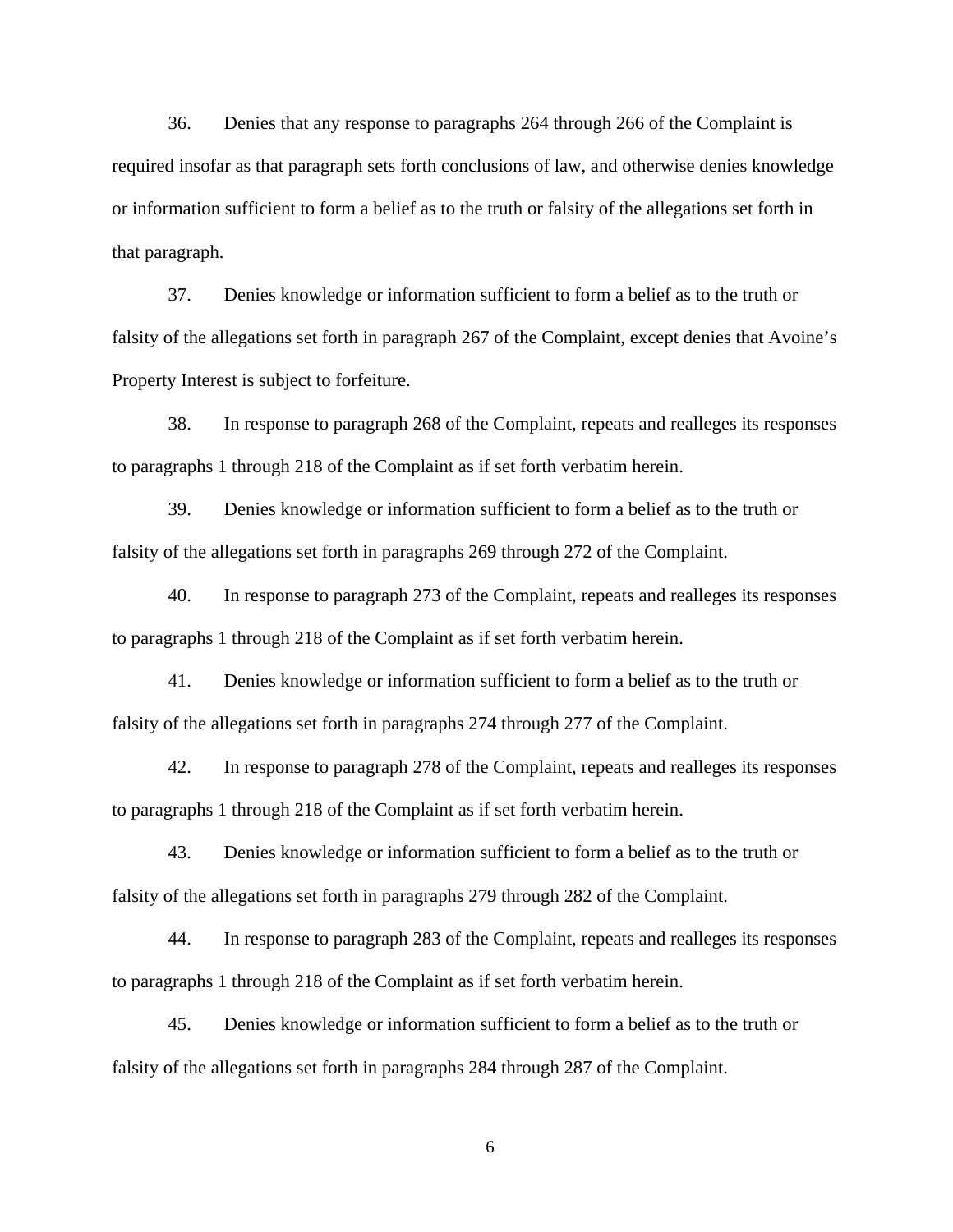46. In response to paragraph 288 of the Complaint, repeats and realleges its responses to paragraphs 1 through 218 of the Complaint as if set forth verbatim herein.

47. Denies knowledge or information sufficient to form a belief as to the truth or falsity of the allegations set forth in paragraphs 289 through 292 of the Complaint, except denies that Avoine's Property Interest is subject to forfeiture.

### FIRST AFFIRMATIVE DEFENSE

48. To the extent that the Complaint seeks forfeiture to the plaintiff of Avoine's Property Interest, it fails to state a claim.

#### SECOND AFFIRMATIVE DEFENSE

49. Upon information and belief:

 a. By in or about 2006, SGS (BVI) Inc. ("SGS") was the parent company in the corporate structure of the Absolute Poker business, and was owned by about 250 shareholders who had, between 2001 and 2006, invested millions of dollars to develop the Absolute Poker brand and intellectual property. As of 2006, SGS owned several subsidiaries, including Fiducia Exchange Ltd., a Malta limited liability company ("Fiducia"), Momentum Technologies, Inc., a British Virgin Islands corporation ("Momentum"), and Panora Tech Belize Inc., a Belize corporation ("Panora") (Fiducia, Momentum and Panora referred to herein as the "Subsidiaries"). As of 2006, the assets of SGS and the Subsidiaries included, among other things, computer hardware and software developed and used in the worldwide operation of the Absolute Poker business, the www.absolutepoker.com domain name and other domain names incorporating the word "absolutepoker," and other intellectual property (the "AP Assets").

 b. In or about October 2006, SGS divested itself of those of its subsidiaries that were involved in the operation of the Absolute Poker business, including the Belize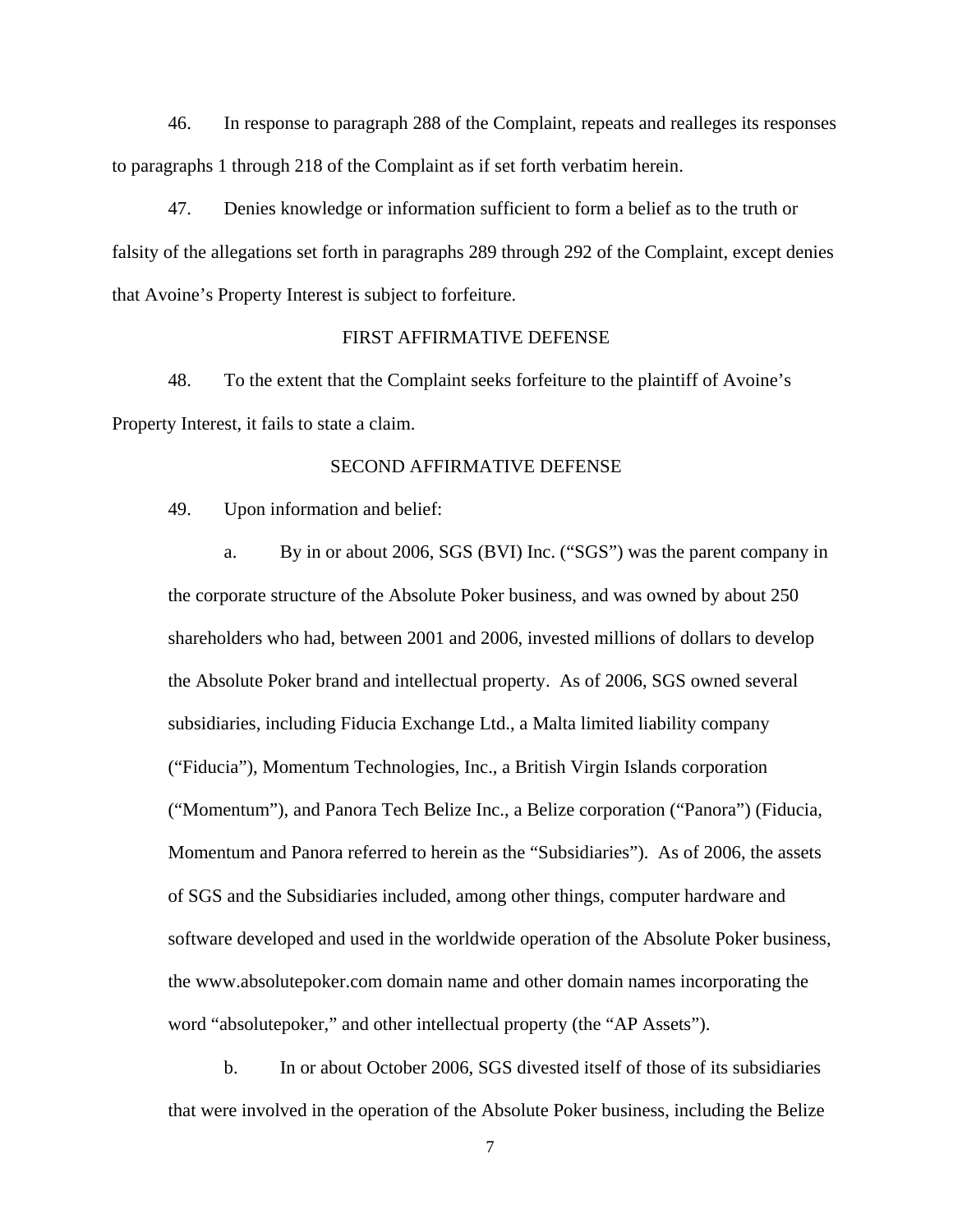entity called Absolute Entertainment S.A. ("A.E."). More specifically, SGS transferred its stock in Absolute Entertainment to an unrelated British Virgin Islands company called Blue Industrial Services Ltd. ("Blue Industrial") in consideration of Blue Industrial's payment of a \$1 million purchase price, and simultaneously entered into a license agreement with Blue Industrial and Absolute Entertainment pursuant to which SGS gave to Blue Industrial and Absolute Entertainment a license to use SGS's AP Assets in consideration of periodic royalty payments.

 c. In 2007, in a reorganization of its affairs, SGS assigned and transferred the AP Assets, along with all of SGS's equity in the Subsidiaries, to Avoine and, at substantially the same time, SGS's shareholders became shareholders in Avoine's parent company, a Norwegian company called Madeira Fjord AS ("MFAS"). Upon the consummation of those transactions, Avoine was owner of the AP Assets, and the licensor of those assets to Blue Industrial and Absolute Entertainment.

 d. Contemporaneously, in 2007, Avoine entered into agreements (the "Avoine-Absolute Sale") with its licensee, Absolute Entertainment, pursuant to which, among other things, Avoine sold to Absolute Entertainment (a) all of the equity it owned in the Subsidiaries, and (b) all of the AP Assets, in consideration of which Absolute Entertainment delivered to Avoine two promissory notes obligating Absolute Entertainment to pay Avoine, in the aggregate, \$250 million plus interest. Avoine retained a security interest in the stock and assets sold to Absolute Entertainment to secure payment of the sums due under the two promissory notes.

 e. In or about December 2008, in part due to Absolute Entertainment's defaults under the promissory notes, Avoine and Absolute Entertainment executed an agreement rescinding the 2007 Avoine-Absolute Sale. Upon execution of that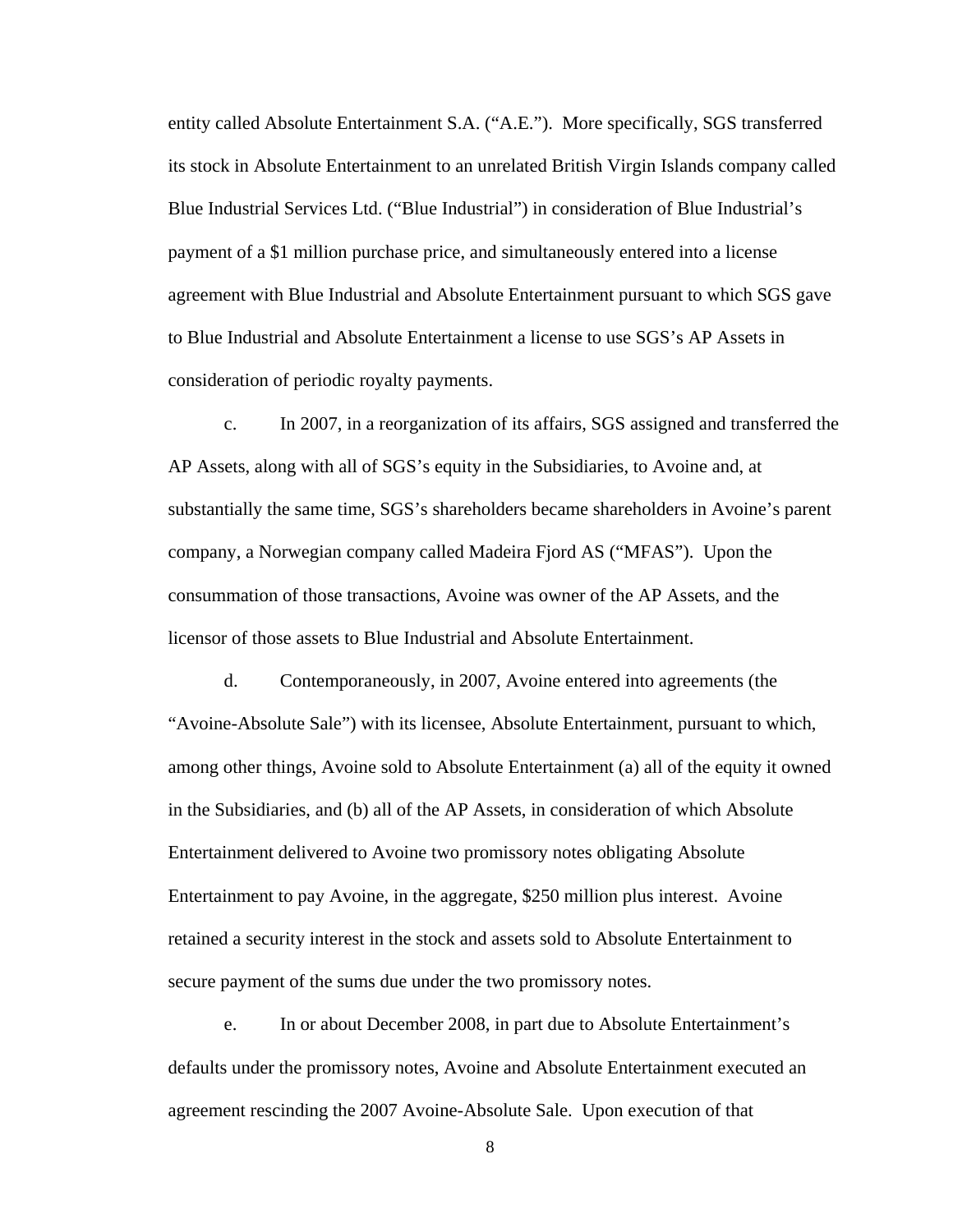agreement, Avoine had regained legal ownership of the AP Assets, and had resumed its licensor-licensee relationship with Absolute Entertainment.

 f. In or about 2010, again because of Absolute Entertainment's inability to pay royalties to Avoine, Avoine exercised its rights as owner and licensor of the AP Assets by authorizing a transfer of the license thereof to Blanca Games, an entity wholly unrelated to Absolute Entertainment (or to Avoine).

50. From and after October 2006 – when Avoine's predecessor, SGS, divested itself of Absolute Entertainment – and continuing to the present, Avoine has not been the operator of the Absolute Poker website, but has been in the business solely of licensing or otherwise attempting to monetize the value of its intellectual property – i.e., the AP Assets.

51. During that time frame, all operation of the Absolute Poker online poker business has been carried out by unrelated companies who licensed the AP Assets from Avoine.

52. On information and belief, neither Avoine nor its management knew of the allegedly wrongful conduct upon which the plaintiff's forfeiture claim is predicated.

53. In or about May 2011, Madeira was declared bankrupt by Oslo byfogdembete (the "Norwegian Bankruptcy Court") pursuant to a proceeding identified as No. 11-076587KON-OBYF/1: Madeira Fjord. *See* Exhibit A. By the same order, Thomas S. Brandi, an attorney and partner in the bankruptcy department of one of Norway's largest law firms, was appointed insolvency administrator (i.e., trustee) of the Estate. *See* Exhibit A. In addition, Mr. Brandi was contemporaneously appointed sole director and Chairman of Avoine.

54. Norwegian tax authorities have asserted a claim in the MFAS Bankruptcy Case alleging that, based on the transactions described above involving the AP Assets (among other things), MFAS is obligated to pay taxes totaling in excess of 175 million Norwegian Krone (roughly US\$30 million). In other words, the Norwegian government has recognized Avoine's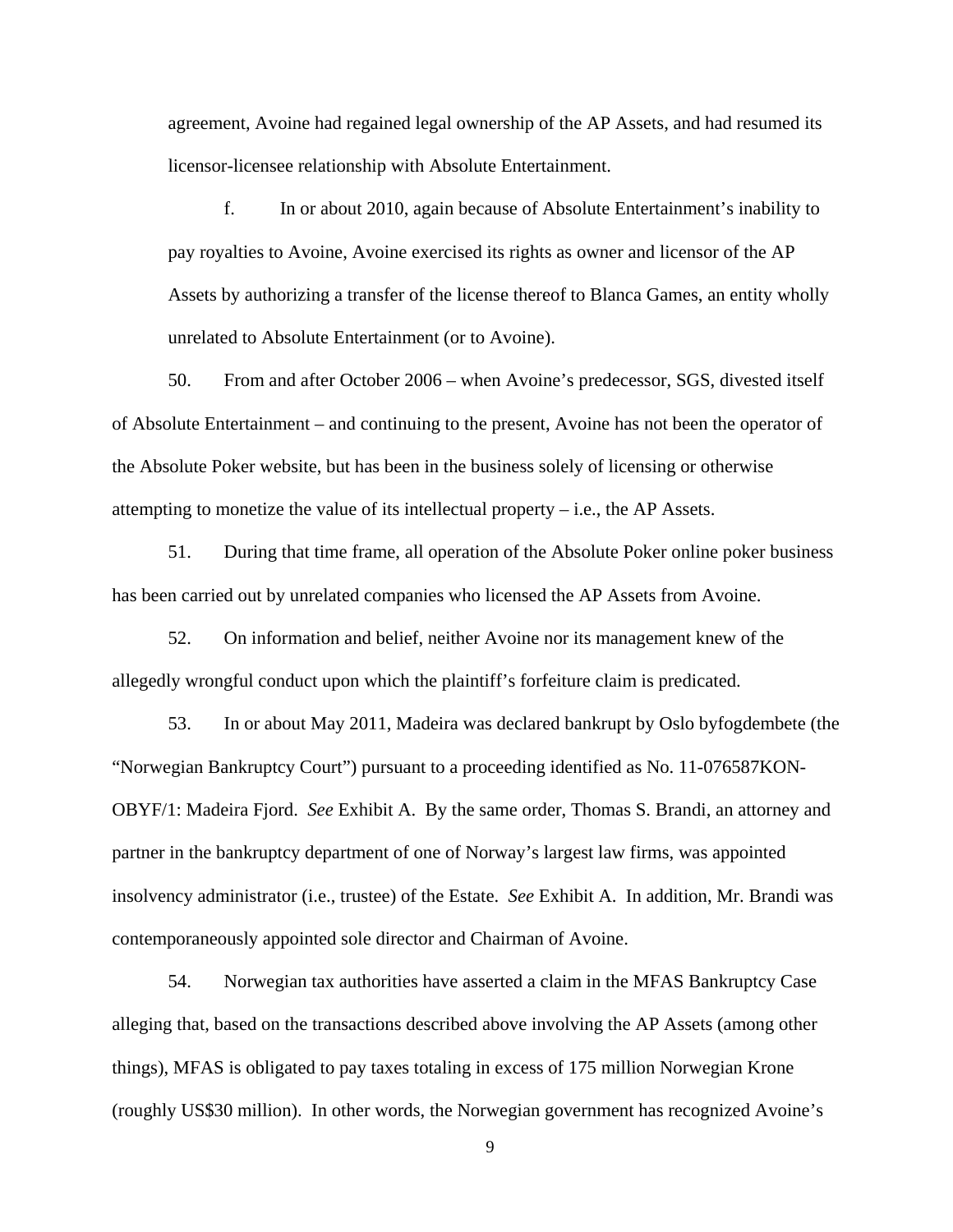interest in the AP Assets and Subsidiaries, as well as the income that accrued to Avoine as a result of the transactions summarized above, and has levied taxes upon MFAS based thereon.

55. Accordingly, to the extent that the Complaint seeks forfeiture to the plaintiff of Avoine's Property Interest, plaintiff's claim is barred because, upon information and belief, Avoine is an innocent owner pursuant to 18 U.S.C. §983(d).

#### THIRD AFFIRMATIVE DEFENSE

56. To the extent that the Complaint seeks forfeiture to the plaintiff of Avoine's Property Interest, plaintiff's claim is, upon information and belief, barred under the Eighth Amendment to the Constitution of the United States.

Avoine reserves the right to amend its answer to assert additional affirmative defenses.

WHEREFORE Avoine requests that judgment be entered:

dismissing the Complaint to the extent that it seeks for feiture to the plaintiff of A. Avoine's Property Interest;

awarding Avoine its costs, and including attorneys' fees and expenses; **B.** 

 $\mathbf{C}$ . granting to Avoine such other and further relief as the Court deems just and proper.

Dated: New York, New York October 19, 2012

**TRACHTENBERG RODES & FRIEDBERG LLP** Attorneys for Avoine - Servico de Consultadoria e Marketing, LDA

By: <u>Leonard a. Rodes</u> 150A

545 Fifth Avenue New York, New York 10017  $(212)$  972-2929 (212) 972-7581 fax lrodes@trflaw.com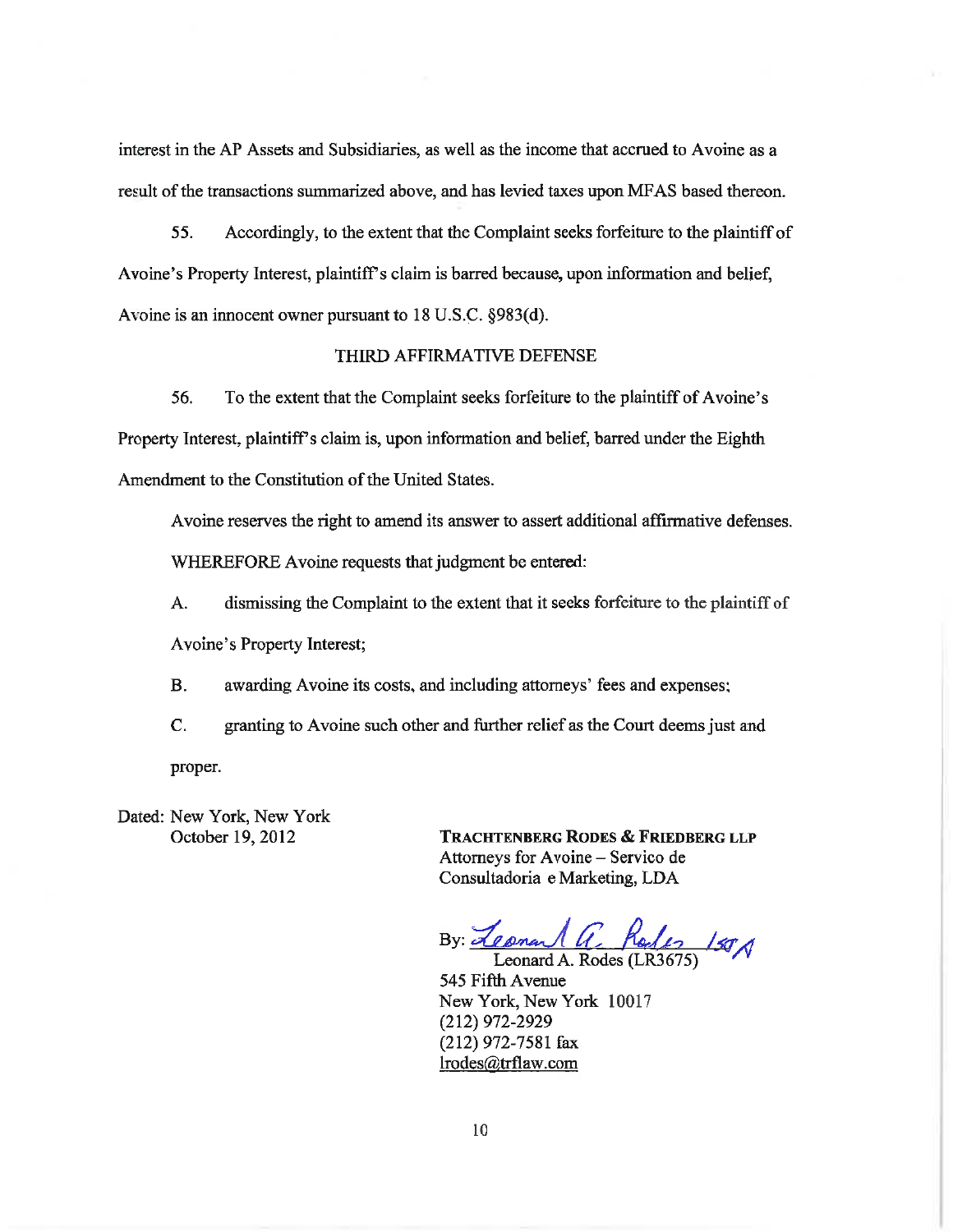#### **VERIFICATION**

I, THOMAS STEEN BRANDI, as chairman of the board of directors of Avoine - Servico de Consultadoria e Marketing, LDA, hereby declare under penalty of perjury, pursuant to 28 U.S.C. 1746, that the foregoing CLAIMANT AVOINE - SERVICO DE CONSULTADORIA E MARKETING, LDA'S VERIFIED ANSWER TO THE VERIFIED SECOND AMENDED COMPLAINT is true to the best of my knowledge, information and belief.

Dated: Oslo, Norway October 19, 2012

Thomas Steen Brandi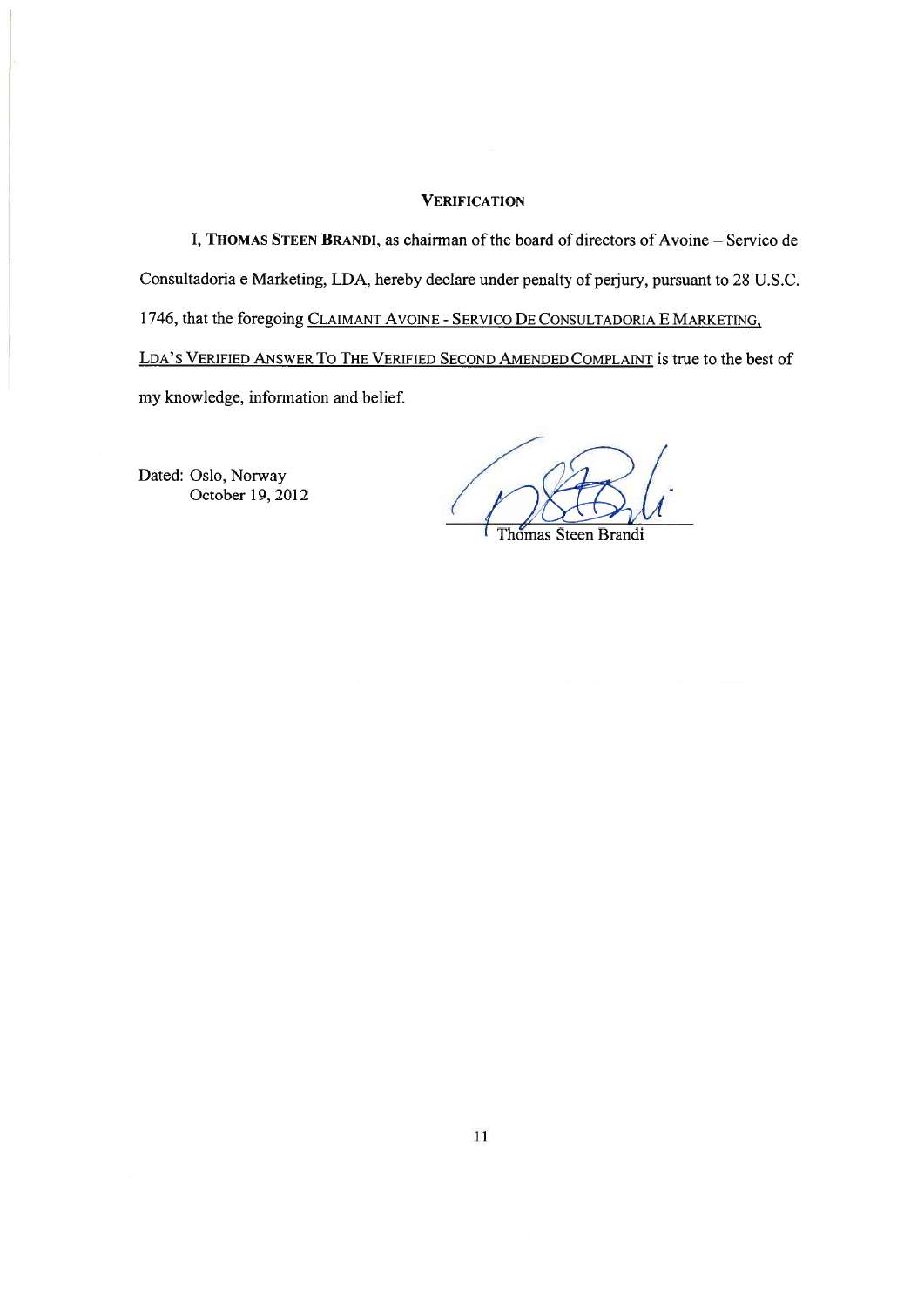# EXHIBIT A